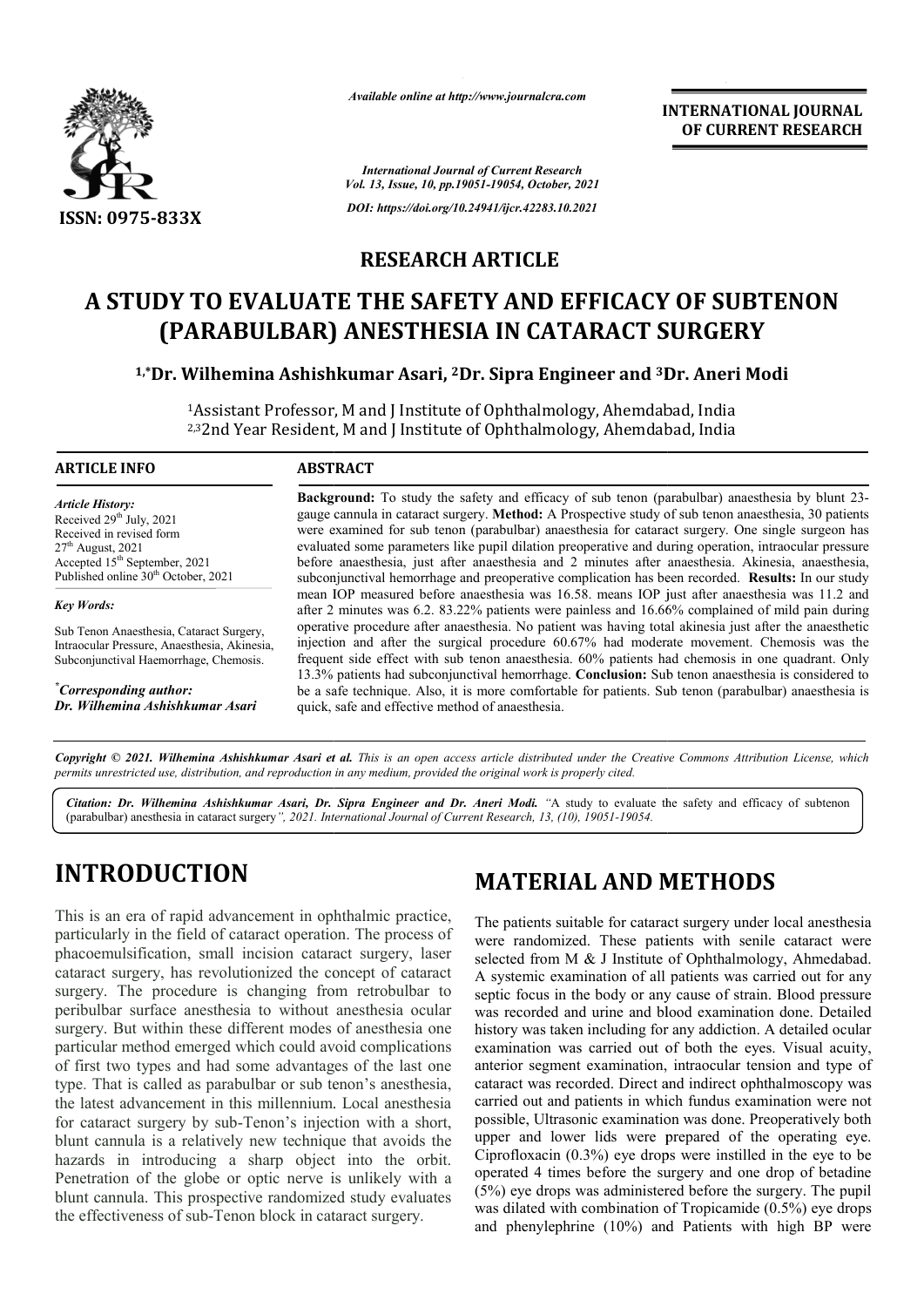administered plain tropicamide or homatropine (2%) eye drops. To these patients sub-tenon's block (parabulbar anesthesia) was administered. In our study 30 patients were randomized to receive parabulbar block for cataract surgery. A single surgeon evaluated the following parameters.

- Pupil dilatation was considered adequate if it measured 6 mm preoperative and during operative procedure.
- Intraocular pressure was assessed before anesthesia, just after administration of block, and 2 min after administration of block.
- Akinesia was considered adequate if globe movements did not binder surgery or needed additional block.
- Anesthesia was considered adequate if the patient did not complain of any intraoperative pain or unpleasant sensation.
- Best corrected visual acuity was recorded at discharge and detailed postoperative ocular.

### **RESULTS**

A study of 30 cases was undertaken who were administered parabulbar block (subTenon's block) for cataract surgery. The patients were operated by same surgeon by small incision cataract surgery or phacoemulsification technique. preoperative preparation, these patients received 4% paracaine topically once. 1.5 ml anesthetic mixture comprising equal volume of 2% lignocaine and 0.75% bupivacaine with  $1500$  units of hyaluronidase<sup>1</sup> was given in inferotemporal quadrant of the orbit after opening the lids / with a plain wire speculum and, using plain forceps to lift a fold of bulbar conjunctiva with underlying tenon into which 23-gauge cortex aspiration cannula. Following this massage was given for short duration of around 2 minutes and were was given for short director of around 2 immediately in weight parameters.

**AGE ANO SEX:** Age of the patients ranged from 35 to 70 years. The mean age in sub Tenon group (Group A) was 60.73 years range being (35-70) with percentage of males and females being respectively 23.4% and 76.6%.

**TYPE OF CATARACT:** The type of cataract was categorized in 3 broad types i.e., immature senile cataract, mature senile cataract and hyper mature senile cataract. The number of patients in our study having immature senile cataract was 20 (66.67%), with mature senile cataract 10 (33.33%) with hyper mature senile cataract O (00%).

**TYPE OF CATARACT SURGERY:** These patients under went small incision cataract surgery technique and phacoemulsification. Number of patients undergoing small incision cataract surgery were 26 (86.67%) phacoemulsification were 4 (13.3 %).

**INTRAOCULAR PRESSURE:** IOP measurements was done just before and after administration of block and 2 min after administration. The mean IOP measurement, preoperative before the block, just after the block and 2 min after the block are 16.58 mmHg, 11.2 mm Hg and 6.12 mmHg respectively. As shown in Table – 1

**Table 1. Measurements of intraocular pressure before and after subtenon anaesthesia**

| Technique | Preoperative<br><b>TOP</b> | <b>IOP</b><br>before<br>anesthesia | <b>TOP</b><br>just<br>after<br>anesthesia | IOP <sub>2</sub><br>m <sub>1</sub> n<br>after anesthesia |
|-----------|----------------------------|------------------------------------|-------------------------------------------|----------------------------------------------------------|
| Sub Tenon | $16.58 +/-$                | $16.58 +/-$                        | $11.2 +/-$                                | $6.12+/-$                                                |
|           |                            | $\mathcal{D}$                      | 0.8                                       | 0.21                                                     |

**ANAESTHESIA:** The patients were subjectively questioned about pain at various stages of cataract surgery. In our study 12 patients (40%) reported sensation during superior and inferior rectus bridle suture, 4 patients reported mild pain during same procedure and 5 patient reported pain on subconjunctival injection. As shown in Table  $-2$ 

**KINESIA:** Complete akinesia was not found in any case Slight movement was seen in 4 cases (10.3%). Moderate eye movement was seen in 20 cases (66.66%) and whereas large movement in 6 cases (20%). As shown in Table – 4

**CHEMOSIS:** The severity of chemosis was found statistically more in patient administered with sub tenon anesthesia. No chemosis was seen in 3 cases (10%) whereas in 1 quadrant 18 cases (60.0%), involving 2 quadrant 7 (23.3%) and 3 or more quadrant 2 (6.7%). As shown in Table - 5.

**SUBCONJUNCTIVAL HAEMORRHAGE:** The severity of subconjunctival hemorrhage was found to be higher in patient administered with sub tenon anesthesia, subconjunctival hemorrhage was noted in 26 cases whereas in 1 quadrant it was 3 cases (10%) more 2 quadrant it was 1 case (3.3%).

PUPILLARY DIALATION: Pupillary dilatation was adequate preoperative. It was 7 mm during the surgery in all cases.

**POST OPERATIVE VISUAL ACUITY:** Post operative visual acuity is patients administered with sub Tenonanesthesia after I week 3.33% (6/60 to 6/36), 33.33% (6/24 to 6/18) and 63.34% (6/12 to 6/9). The postoperative visual acuity after one week in group 6/60 to 6/36 was found to be 3.33% mainly because of keratitis and fundus changes.

#### **DISCUSSION**

Sub tenon's anesthesia is used for cataract surgery using a blunt cortex aspiration 23gauge cannula instead of a needle. This technique avoids the hazards inherent in introducing a sharp object in to the orbit. Thus, it is less likely to be associated with some risks of peribulbar anesthesia such as globe perforation, retrobulbar hemorrhage, periocular hemorrhage, acute ischemic optic neuropathy, extraocular muscle paralysis and increased intraocular pressure. This retrospective study demonstrated the efficacy and safety of sub tenon anesthesia for phacoemulsification and small incision cataract surgery. In this study 30 patients were taken into consideration who were administered sub Tenon anesthesia. The patients were systemically evaluated for following. As compared to study conducted by Barak A.zinan et al. published in JCRS, 1999, there is a rise in intraocular pressure 1 min after anesthesia, which was  $19.1 + 5.3$  from the baseline. 16.8 + 5.2 the results were not comparable to our study probably due to following reasons. The volume of local anesthetic injected was 2 ml whereas in our study we used only 1.5 ml.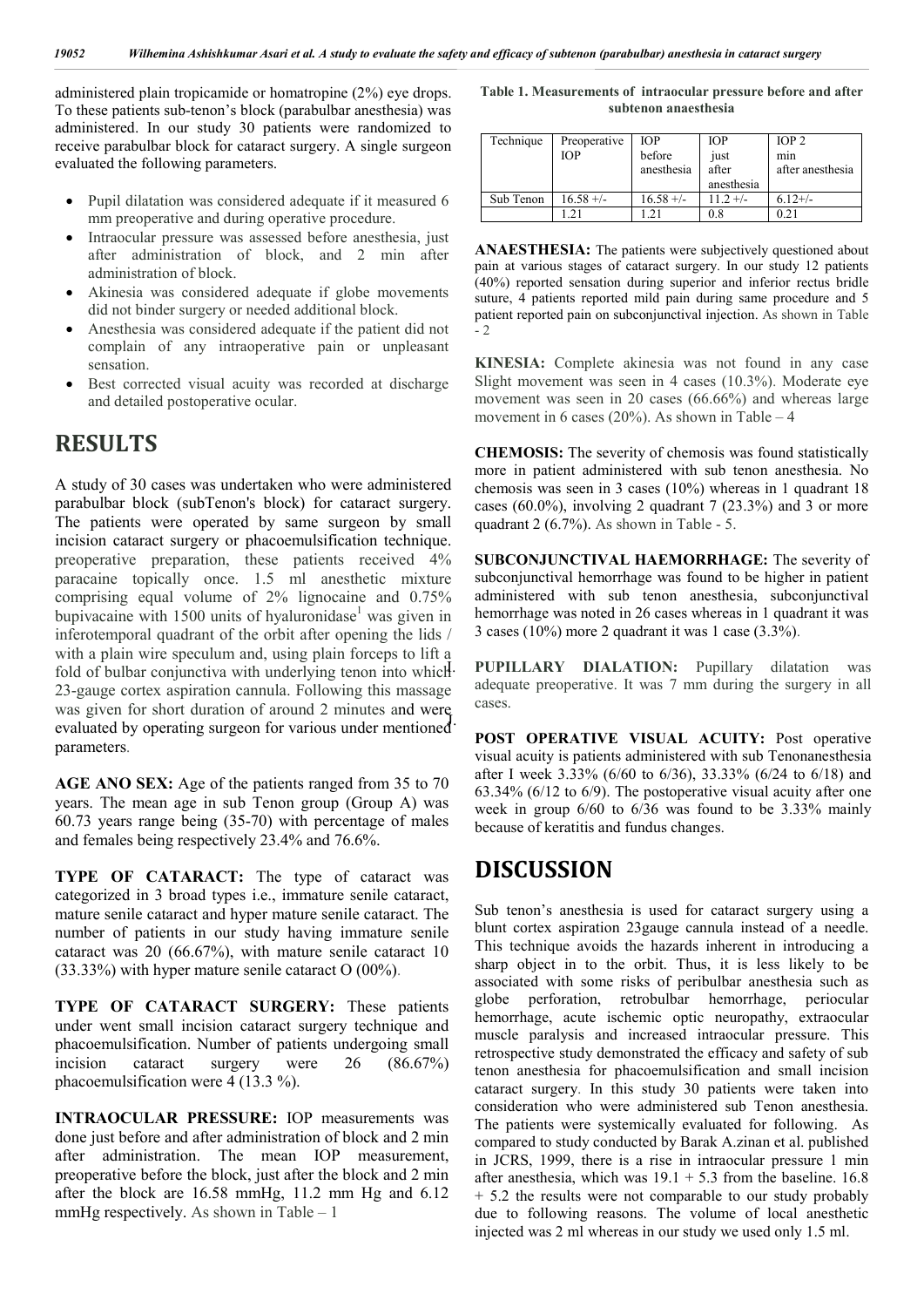| <b>Stages</b> | Bridle         | Conjunctival | Scleral    |                 | $A/C$ entry      |              | Nucleus delivery | Iris       | IOL       | Subconiunctival |
|---------------|----------------|--------------|------------|-----------------|------------------|--------------|------------------|------------|-----------|-----------------|
|               | suture         | peritomy     | dissection |                 |                  |              |                  | reposition | insertion | injection       |
| Pain rating   |                |              |            | Side Port entry | $A/C$ maintainer | Tunnel entrv |                  |            |           |                 |
|               |                |              |            |                 |                  |              |                  |            |           |                 |
| $^{++}$       | $\overline{1}$ |              |            |                 |                  |              |                  |            |           |                 |
| $^{+++}$      |                |              |            |                 |                  |              |                  |            |           |                 |
| $+++++$       |                |              |            |                 |                  |              |                  |            |           |                 |

#### **Table 2. Pain rating for surgical steps after subtenon anaesthesia**

**Table 3. Effect of subtenon anaesthesia on pain for operative procedure**

| Pain rating $2$              | During surgery |            |  |
|------------------------------|----------------|------------|--|
|                              | Sub Tenon      | Percentage |  |
| None $(+)$                   | 10             | 33.33%     |  |
| Sensation but No pain $(++)$ |                | 50.00%     |  |
| Mild pain $(++)$             | 05             | 16.67%     |  |
| Moderate to severe pain      |                |            |  |

| Table 4. Degree of akinesia after subtenon anaesthesia |  |  |  |
|--------------------------------------------------------|--|--|--|
|--------------------------------------------------------|--|--|--|

| Eve movement | Sub Tenon's Block | Percentage |
|--------------|-------------------|------------|
| None         |                   |            |
| Slight       | 04                | 13.33%     |
| Moderate     |                   | 66.67%     |
| Large        | 06                | 20.0%      |
| Total        | 30                | 100%       |
|              |                   |            |

**Table 5. Degree of chemosis after subtenon anaesthesia**

| Grade of chemosis <sup>2</sup> | Sub Tenon Block | Percentage |  |
|--------------------------------|-----------------|------------|--|
| No chemosis                    |                 | 10.00%     |  |
| 1 quadrant                     |                 | 60.00%     |  |
| 2 quadrants                    | 07              | 23.30%     |  |
| 3 or more quadrants            | 02              | 06.70%     |  |
| Total                          | 30              | 100.0%     |  |

**Table 6. Ost operative visual Acuity of patients who received subtenon anaesthesia**

| Post Operative Visual Acuity | Sub Tenon Anesthesia | Percentage |
|------------------------------|----------------------|------------|
| $6/60$ to $6/36$             |                      | 03.33%     |
| $6/24$ to $6/18$             |                      | 33.33%     |
| $6/12$ to $6/6$              | 19                   | 63.34%     |

The solution had no hyaluronidase where as our solution had which facilitated faster spread local anesthesia.Alwitry A. et  $a^{5}$ : I n his study on effect of sub-Tenon's anesthesia on intraocular pressure reported that there was no significant difference between the IOP prior to and I min after injection. At all-time intervals after 3 min there was a significant reduction in IOP compared with the pre-injection measurement. At 5 min, the mean IOP reduction was 2.72 mmHg and at 10 min IOP was lowered by 2.92 mmHg. Both reductions were statistically significant compared with baseline. Pazit Pianka et al<sup>4</sup>: In his study on effect of sub-Tenon's and peribulbar anesthesia on intraocular pressure showed that there was significant reduction in IOP. In our study 12 patients (40%) reported sensation during superior and inferior rectus bridle suture taking, 4 patients reported mild pain d ring same procedure and 5 patient reported pain on subconjunctival injection. As compared to Stan J Roman et  $al<sup>3</sup>$ In his study on a sample of 109 consecutive patients which was published in British Journal on Ophthalmology on 1997.In his study he showed the anesthetic block was very efficacious, 97.3% of the patient reported no pain during surgery (87.2% reported No pain nor sensation and 10.1% only sensation)and in study of Barak Aznon et  $al<sup>3</sup>$  seen the effectiveness of sub Tenon's blocks versus Peribulbar block in extracapsular cataract surgery on a sample of 64 patients which was published in Journal of Cataract Refractive Surgery.

The sub tenons group reported similar pain levels as compared to peribulbar block. In study of Boo Kian Khoo et  $a^{6}$  compared sub Tenons anesthesia with retrobulbar anesthesia on a sample of 106 patients. Out of which 55 patients received sub Tenon block and 51patients received retrobulbar block which was published in Ophthalmic surgery Lasers. Only 1 of 55 (1.8%) of the patient who received sub tenon's anaesthesia experienced pain. In our study at the end of the surgical procedure 6 patients (20%) had complete movement, 20 patients (60.67%) had moderate movement Remaining 4 patients (10.33%) had slight movement. That compares to a study of Stan J.Roman et  $al^2$  suggested that Complete eye movement remained for 93.7% of the patient and no patient had total akinesia. At the end of surgical procedure, no patient had complete Akinesia and 37.6% had no akinesia at all. Tsuneoka et al<sup>7</sup> who also report poor akinesia using 1ml of  $2\%$ lignocaine solution. Mein and Woodcock<sup>8</sup> report complete akinesia after a four-quadrant injection of 1.5 ml of an anesthetic solution of anesthetic mixture of H. Lignocaine and bupivacaine (0.375%) mixed with hyaluronidase in 58 cases. Also, Greenbaum<sup>10</sup> published his study in American Journal of Ophthalmology, 1992, 14: 696-9.Greenbaum<sup>10</sup> reports good akinesia within 1 minutes of anesthetic administration using 2 ml solution of 4% lignocaine and 0.75 bupivacaine. 50:50 mixture.Steven J.D.  $^{11}$ conducted study on a sample of 50 patients.